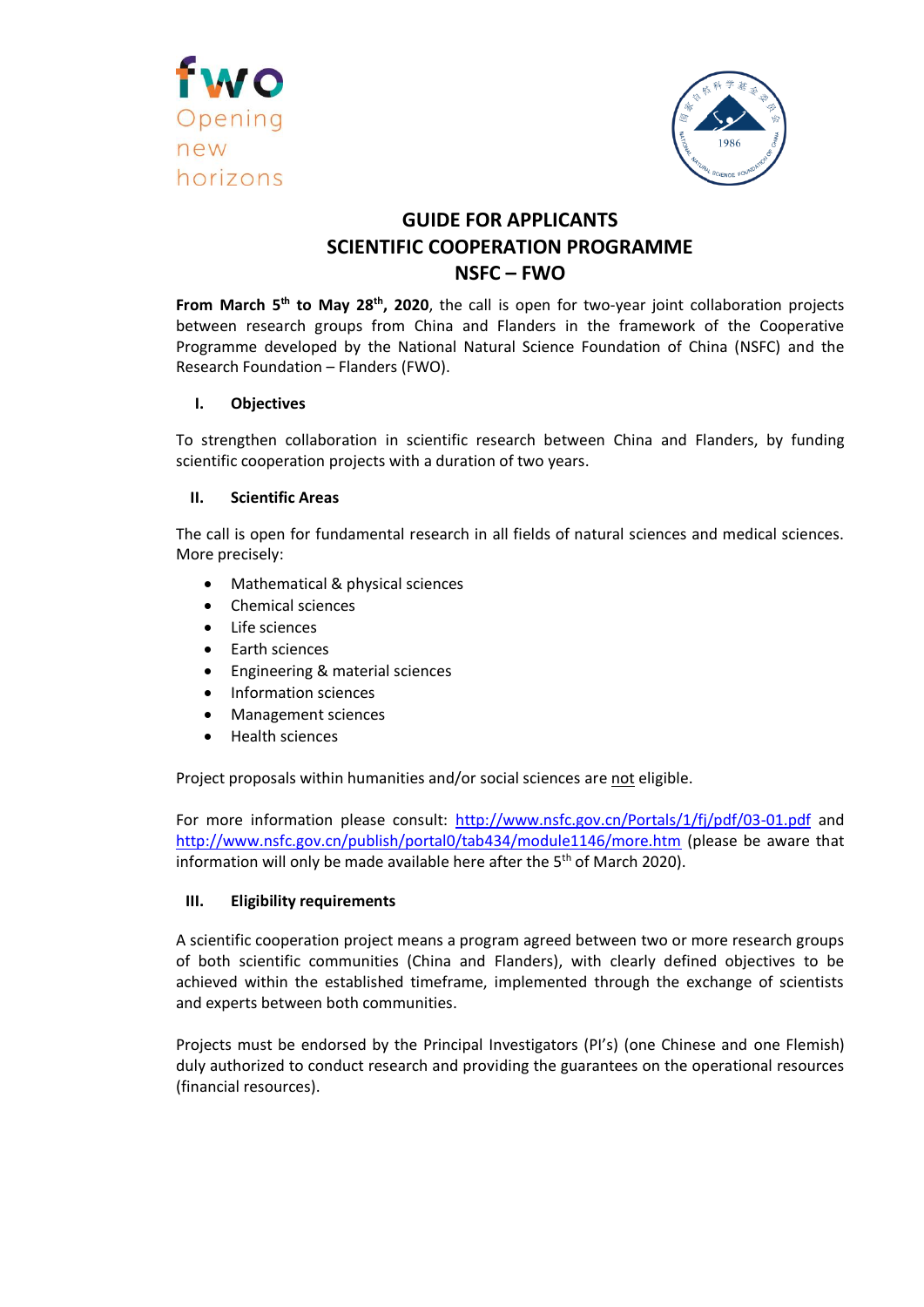



- In Flanders: PI's are required to have a PhD degree and they must hold, throughout the entire period of the project, an appointment of at least 50% at:
	- $\circ$  a university in the Flemish Community (including the academic programmes within the corresponding association), or to
	- $\circ$  a federal or Flemish scientific institute as scientific staff of the Dutch-speaking community, or to
	- o a university hospital in the Flemish Community as scientific staff, or to
	- o a hospital with an academic character recognized as research center in the Flemish Community as scientific staff.
- In China:
	- o Chinese PI's must have a senior academic rank (title) or a PhD degree, or a recommendation from two researchers who are in the same research field and have a senior academic rank (title).
	- o Chinese applicants should already have an ongoing NSFC grant and there should be at least one year of overlap. For example: if the NSFC-FWO exchange project starts on the  $1<sup>st</sup>$  of January 2021, the ongoing NSFC project should at least run until the 31<sup>st</sup> of December 2021.
	- $\circ$  All the members of the Chinese research team (including the Chinese PI) have to be already involved in the above-mentioned ongoing NSFC project.
	- $\circ$  NSFC will not fund the exchange of students (including PhD students) travelling from China to Flanders. At Chinese side, only postdoctoral researchers, 'on-thejob' postgraduate students (those who are already employed and study for a postgraduate degree while maintaining their employment) and/or senior researchers can use the fund for an exchange. **(Please note that this rule does not apply at Flemish side. Flemish PhD students travelling to China, in the framework of a granted NSFC-FWO project, will receive from FWO as well as from NSFC the funding to which they are entitled.)**
	- o Please consult the [NSFC call document](http://www.nsfc.gov.cn/publish/portal0/tab434/module1146/more.htm) (only available in Chinese) for more specific details. Further announcements like "eligible proposal announcement" and "funded proposal annoucnment" will be at <http://bic.nsfc.gov.cn/Show.aspx?CI=41>.

## **IV. Submission procedure**

Applications shall be submitted simultaneously to NSFC by the researcher(s) in China and to FWO by the researcher(s) in Flanders, following a joint call for submission. If a proposal is submitted only in one country and/or received after the deadline, it will be declared ineligible.

Each PI shall submit the duly completed form according to the regulations of each party:

- The Flemish research group should submit the form *'Application for international collaboration programmes'* (to be found on the FWO website) to [interprog@fwo.be](mailto:interprog@fwo.be) .
- The Chinese research group should submit the project proposal and the project members' CV through the [online NSFC system](https://isisn.nsfc.gov.cn/egrantweb/) as well as the form *'Exchange programme agreement'*, signed between the Chinese and Flemish PI's.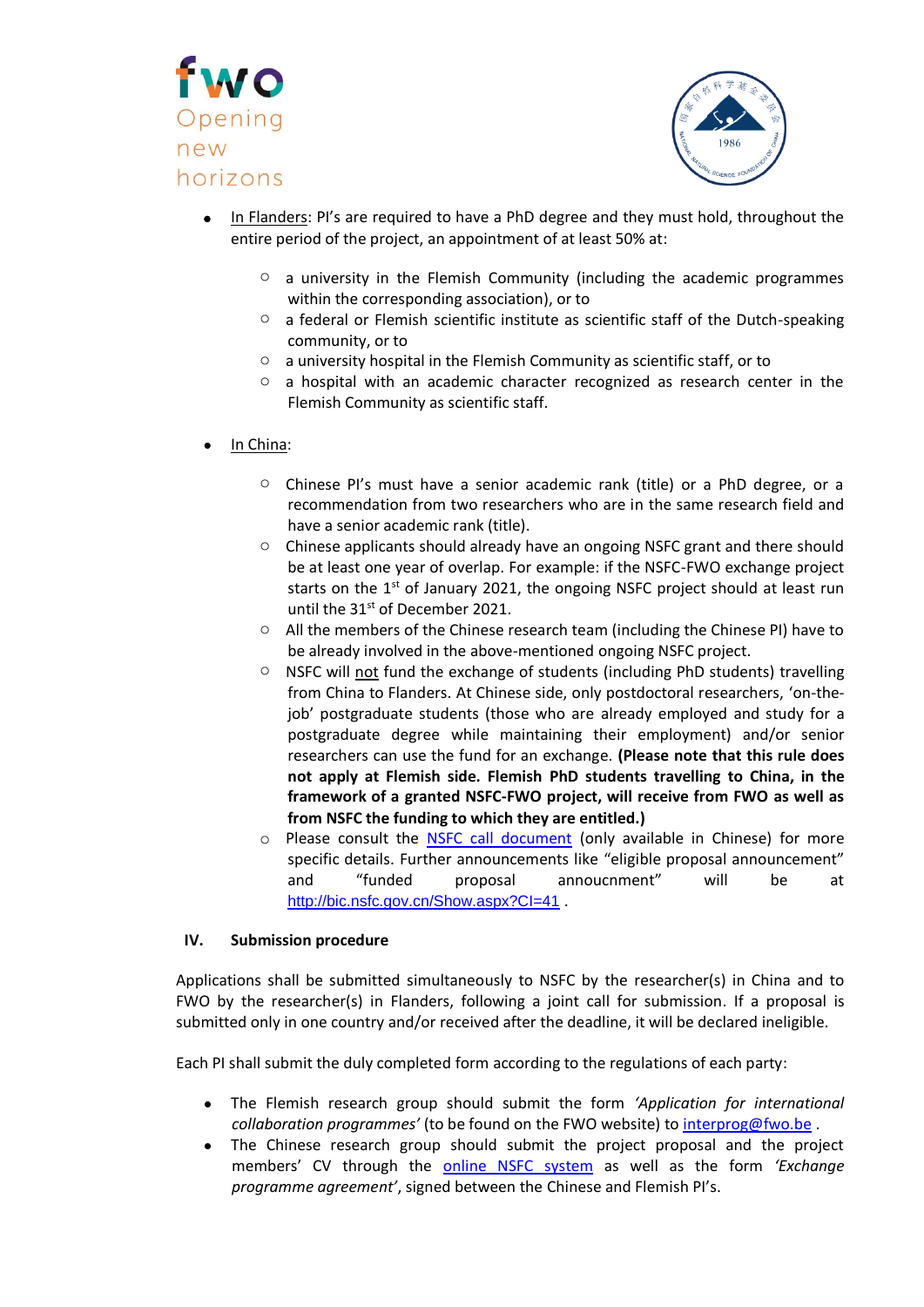



• In addition, all members of the Chinese and Flemish research teams should have or create an account on the [FWO e-portal](http://www.fwo-eloket.be/FWO.ELoket.WebUI/Login.aspx) and keep their publication list up to date.

The title, names of the Flemish and Chinese PI's, project description, methodology, work packages, etc. in the research proposal submitted by the Flemish and Chinese PI should be identical.

## **V. Exchange visits**

**In the framework of two-year NSFC-FWO projects, each Flemish PI can apply for an annual exchange quota of maximum 7 weeks for his/her entire research team (dully justified).** The unused exchange quota cannot be carried forward to the following year. The exchange quota can be altered every year according to the financial possibilities of FWO.

In addition, according to the internal regulations of NSFC, each allocated project will receive a fixed total funding amount of 100,000 RMB for two years that can be used for international travel expenses of the Chinese researcher(s) and accommodation and living expenses of the Flemish researcher(s).

Since the individual missions need to obtain an approval from both Parties, in the course of the project, the PI's shall present appropriate exchange files to their respective institution (FWO or NSFC). In order to obtain such a separate approval for the requested missions:

- The Flemish PI needs to apply at FWO with the *'Notification for a stay abroad'* form (to be found [on the FWO website\)](http://www.fwo.be/en/fellowships-funding/international-collaboration/scientific-cooperation/cooperation-with-china/) at least two months before the actual exchange will take place. This request should include an invitation letter of the host institution of the receiving country.
- The Chinese PI is not required to submit any files before the actual exchange will take place.

## **VI. Financial provisions**

The funding within the frame of granted NSFC-FWO projects shall be used to cover the travel, accommodation and living expenses. Both Parties agree to immediately approve the funding for the complete two-year duration of the project. Missions shall be funded as follows:

- The sending Party covers the travel costs from the city of departure to the city of destination as well as the return travel costs.
- For the Chinese researcher(s) travelling to Flanders, FWO foresees a daily living allowance of € 50 (or max.  $€ 1.300$  per month) + reimbursement of accommodation expenses.
- NSFC provides a fixed total amount of funding per project for a fixed period of years, namely 100,000 RMB for 2 years. This funding can be used for the international travel costs of the Chinese researcher(s) and the accommodation and living expenses of the Flemish researcher(s). The amount of 100,000 RMB for 2 years is fixed and cannot be increased.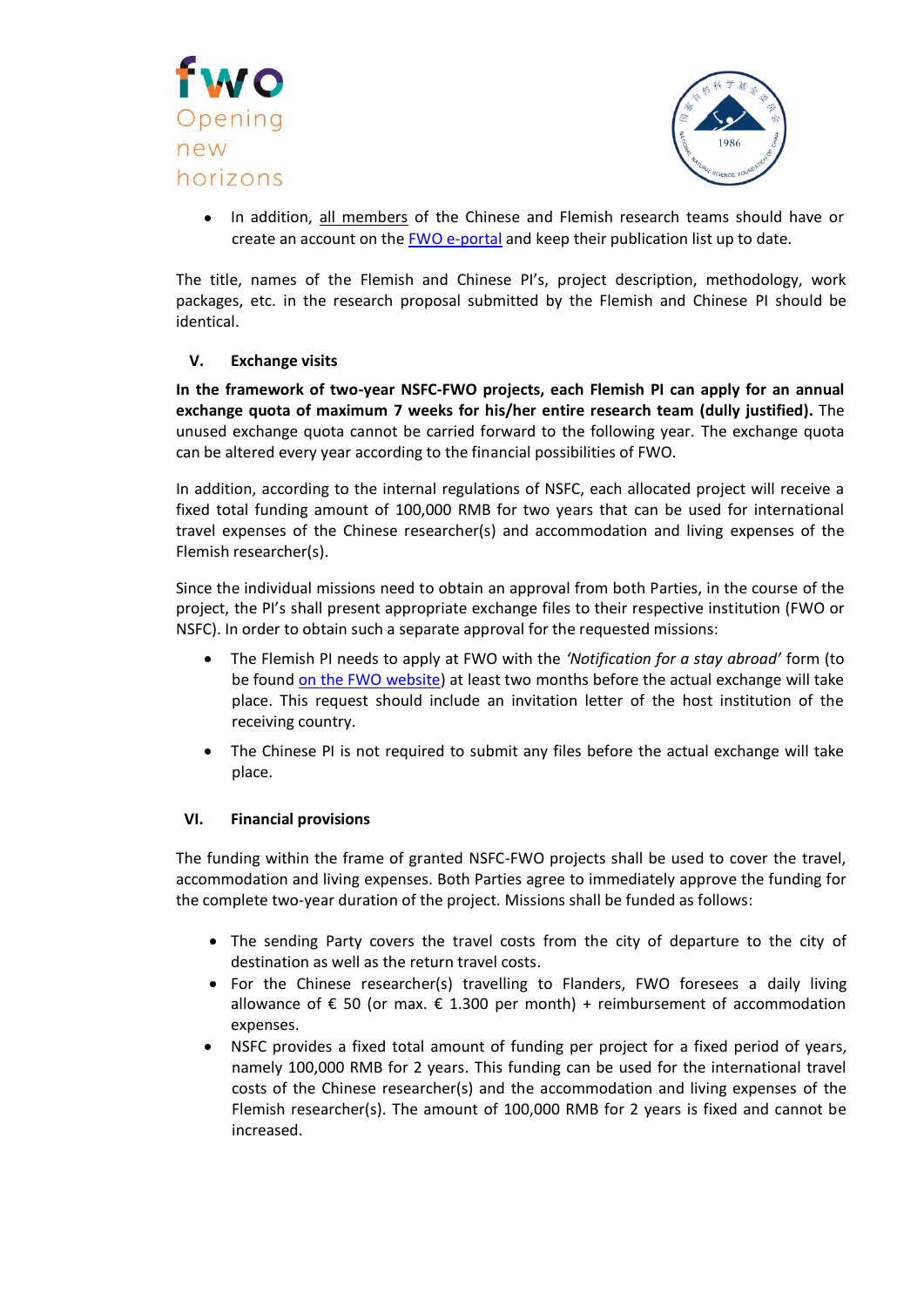



These amounts may be altered if necessary with the consent of both Parties. Daily allowances are provided to the researchers at the beginning of their stay in the host country.

| <b>Type of support</b>                  | For Flemish researchers travelling to   | For Chinese researchers travelling to         |
|-----------------------------------------|-----------------------------------------|-----------------------------------------------|
|                                         | China                                   | <b>Flanders</b>                               |
| Airfare tickets                         | In charge of FWO according to its       |                                               |
|                                         | internal regulations. Tickets are to be | In charge of NSFC according to its            |
|                                         | be booked through a travel agency       | internal regulations.                         |
|                                         | authorized by the FWO (Uniglobe         |                                               |
|                                         | South West Travel and Omnia Travel).    |                                               |
| Accommodation<br>and living<br>expenses |                                         | In charge of FWO according to its             |
|                                         |                                         | internal regulations. A daily allowance       |
|                                         | In charge of NSFC according to its      | of € 50 for domestic travel and other         |
|                                         | internal regulations.                   | costs, with a maximum of $\epsilon$ 1,300 per |
|                                         |                                         | month. In addition, accommodation             |
|                                         |                                         | expenses will be reimbursed.                  |

During their travel and stay abroad, all researchers (from the Flemish as well as from the Chinese research teams) involved in an allocated NSFC-FWO project and independent of nationality, can rely on a travel and assistance insurance ('reis- en bijstandsverzekering') and repatriation covered by FWO. This insurance is not a health insurance. Regardless of the aforementioned insurance, all researchers should have a valid health insurance entitling the holder to free emergency medical treatment in the host country.

The responsibility for the provision of adequate insurance against accidents that may occur during the stay in the host country ('arbeidsongevallenverzekering') rests with the research institution to which the researcher stays affiliated during the joint scientific cooperation project. The research institution to which the researcher is travelling, shall provide the visitor with all indispensable organisational assistance in situations requiring such steps.

## **VII. Timetable**

- March 5<sup>th</sup>, 2020: launch of the call
- **May 28 th , 2020: deadline for applications**
	- o **At NSFC: submission possible until 4 pm Beijing time**
	- o **At FWO: submission possible until 5 pm Belgian time**
- June-November 2020: evaluation procedure
- November-December 2020: final joint decision on the funded projects
- December 2020: communication of the results
- January  $1^{st}$ , 2021: start of the projects